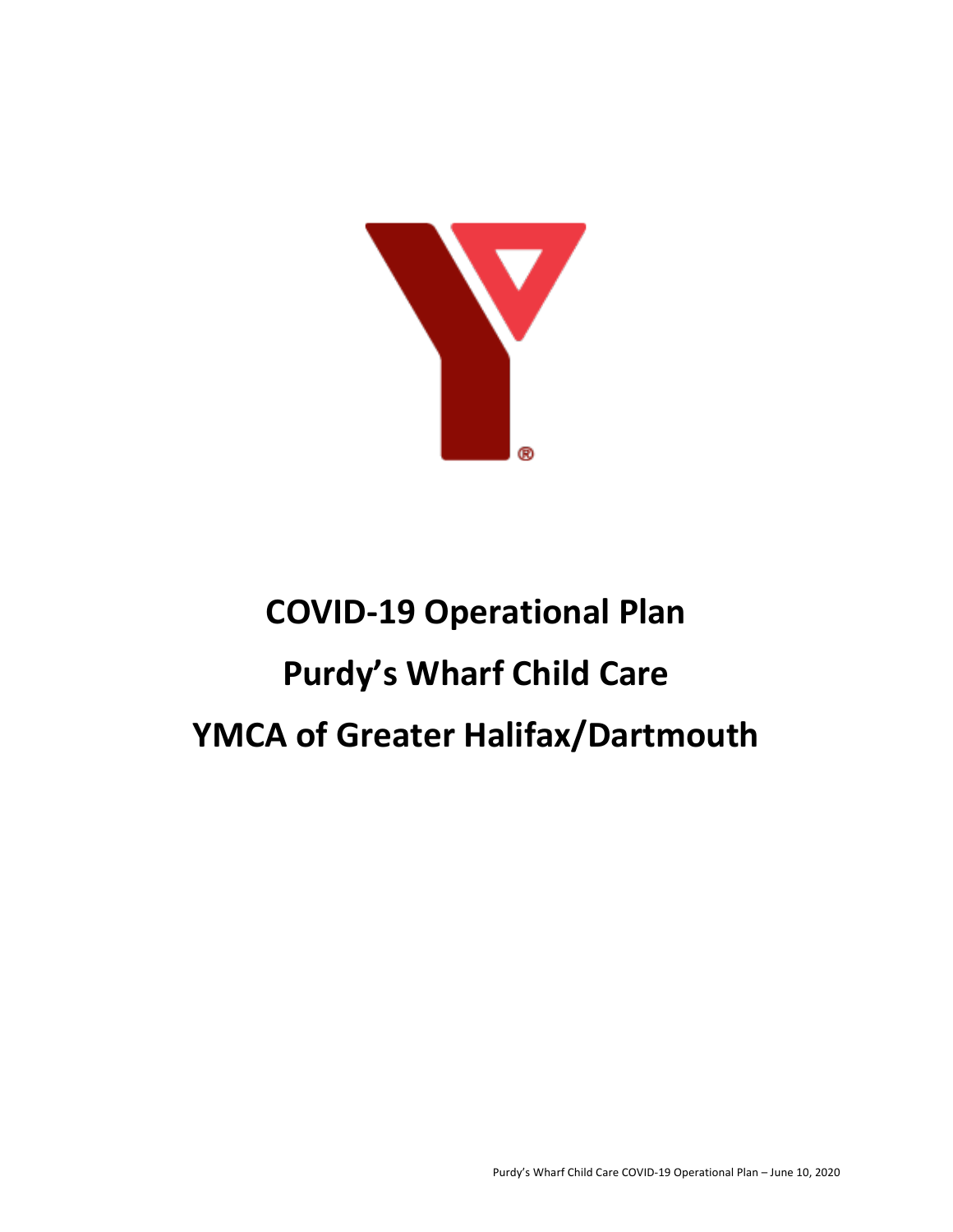# **COVID-19 Awareness**

The YMCA of Greater Halifax/Dartmouth has responded to the COVID-19 global pandemic in alignment with the most accurate and up-to-date information and guidance from the Province of Nova Scotia, and the Nova Scotia Department of Health. As always, we are committed to providing healthy, safe spaces for all staff, volunteers, visitors, participants, and members.

As we work to reopen, we have a number of systems, policies, and activities that occur on a daily basis in our ongoing effort to keep our programs safe, and we are working hard to meet all of the protocols and guidelines set forth by our Provincial Health Authority.

Our YMCA is guided by core values including respect, responsibility, honesty, caring and inclusion. It is through this lens we are approaching our operational plans, working to ensure the YMCA continues to be safe and welcoming.

# **Grouping**

Each Purdy's Wharf Child Care classroom group will be kept separated in a self-contained group to limit the interaction between individuals, this includes both children and staff.

A log will be kept for each self-contained group that include the names of those in the group (children & staff), the date the group was established and group confirmation by the Purdy's Wharf Child Care Director, for Public Health officials if asked for to help with contact-tracing, if a COVID-19 case was found in the facility or if a member of the household of the child care participant was to come in contact with COVID-19.

# **Drop-off and Pick-up**

# *One guardian may drop off their child(ren) between the hours of 7:30AM to 9:00AM. One guardian may pick-up their child(ren) between the hours of 4:00PM to 5:30PM*

Purdy's Wharf Child Care staff will connect with families to schedule drop off and pick up time blocks to reduce the number of people at facility at the same time. Each block will only include the children within the child's group to limit connection between groups. If a family has another child (ren) in another group they can all be dropped and screened at the same time.

The Purdy's Wharf Child Care will have a staff - escort posted outside the daycare in the hallway away from the elevators area to greet the families and complete the screening tool before the child/children can enter the facility. Parents/guardians will not be permitted entry into Purdy's Wharf Childcare Center unless absolutely necessary.

If you need to drop off or pick up your child(ren) between the hours of 9:00AM and 4:00PM, there will be a phone number provided to call to arrange drop off or pickup.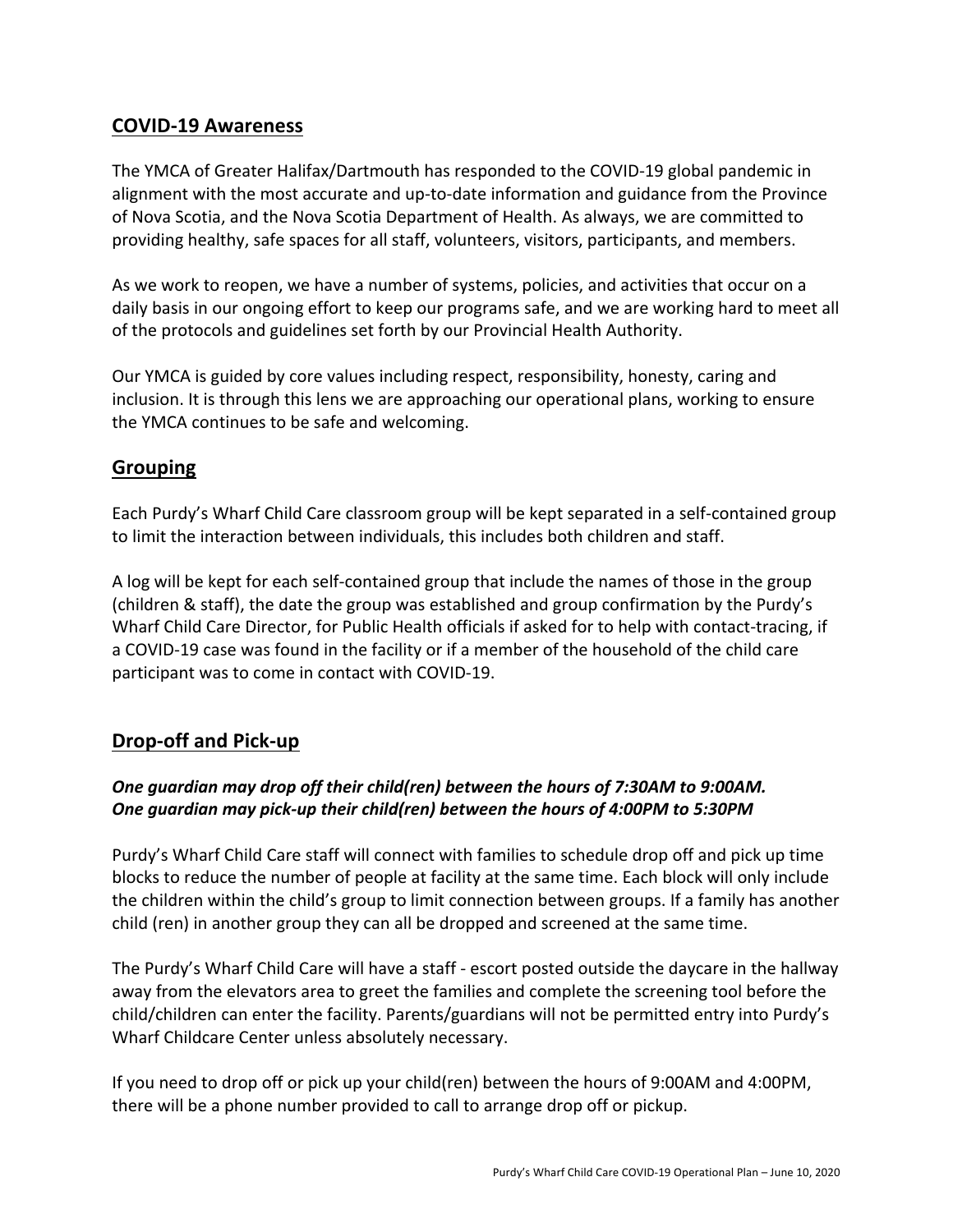**Please note you may experience delays during drop-off and pick-up due to our new Screening Guidelines. We thank you for being patient with our staff during this process.**

## **Drop-off Procedure**

**Drop-off Location** The Purdy's Wharf Child Care will have a staff - escort posted outside the daycare in the hallway away from the elevators area to greet the families and complete the screening tool before the child/children can enter the facility. Parents/guardians will not be permitted entry into Purdy's Wharf Childcare Center unless absolutely necessary. One Guardian may line up with their child(ren) behind designated lines while maintaining social distancing. Please note: You will then be screened – see below.

#### **Pre-Screening**

Prior to entering the Purdy's Wharf Child Care, the adult dropping off a child must be prescreened on behalf of the child using our Screening Questionnaire for COVID-19. Pre-screening will include temperature checks of all children using a non-contact thermometer (i.e. infrared) and a number of health questions.

#### **YMCA Staff – Escorts**

A Purdy's Wharf Child Care Staff member will escort your child(ren) into Purdy's Wharf Childcare Center and to their pre-assigned classroom following the Pre-Screening. The escort will ensure your child(ren) wash their hands upon entry into our Centre.

#### **Pick-Up Procedure**

#### **Pick-Up Location**

The Purdy's Wharf Child Care will have a staff - escort posted outside the daycare in the hallway away from the elevators area to bring you your child. Parents/guardians will not be permitted entry into Purdy's Wharf Childcare Center unless absolutely necessary. One Guardian may line up behind the designated lines while maintaining social distancing. An escort will then get your child(ren) from their room and bring them to you – see below.

# **YMCA Staff – Escort**

A Purdy's Wharf Child Care Staff will bring your child(ren) from their assigned room to you in the hallway. The escort will ensure your child(ren) washes their hands prior to leaving our facility.

# **SCREENING MEASURES**

Prior to entering the Purdy's Wharf Child Care Centre, the Staff bringing the child(ren) into the facility or others deemed essential (e.g. EECD staff) must be pre-screened. Pre-screening is to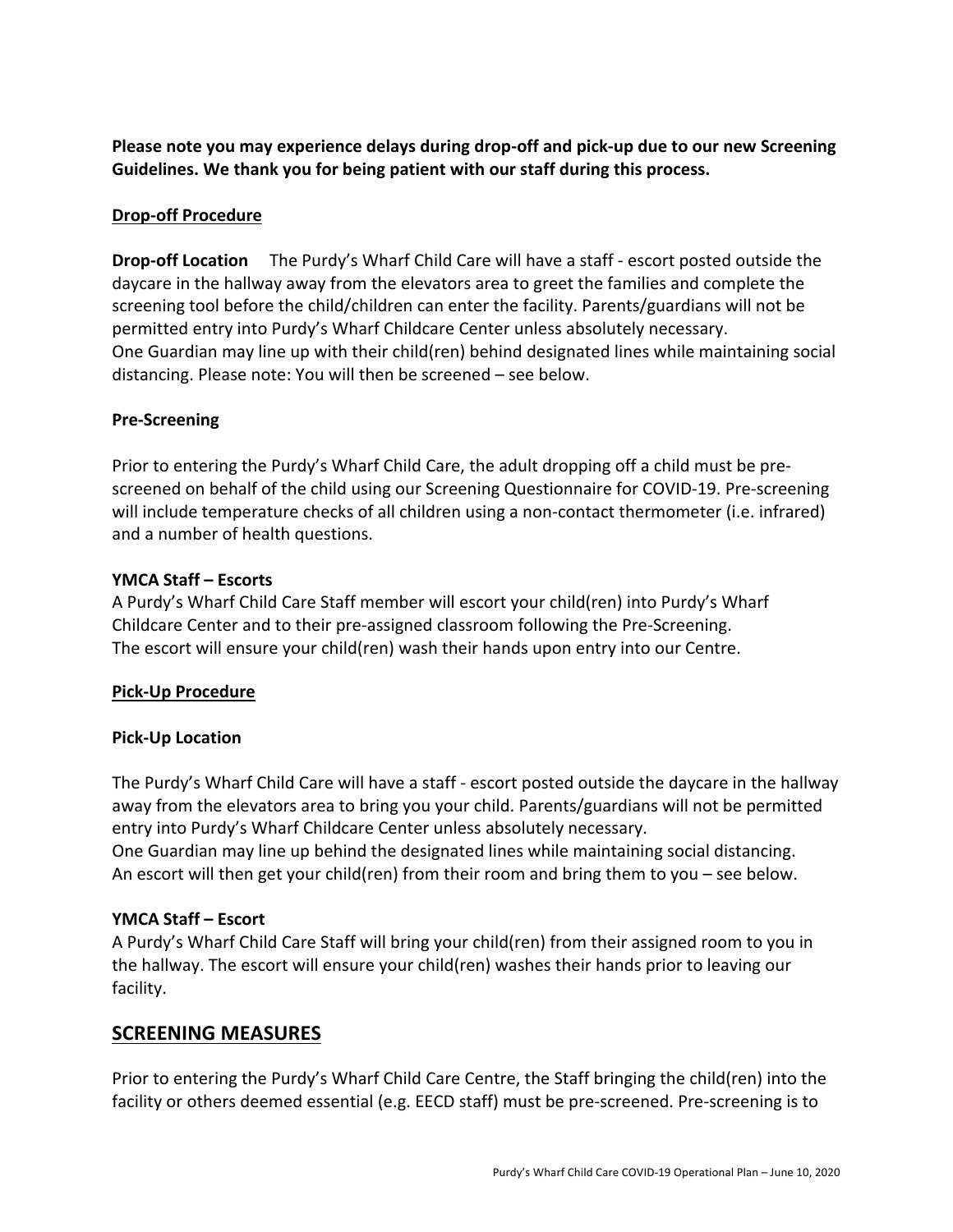include temperature checks of all persons, provided a non-contact thermometer (i.e. infrared) is available. When using a non-contact thermometer, we will refer to the manufacturer's recommendation for what is considered a normal temperature range when used to take an individual's temperature.

A log of the daily screening tools and results will be completed by both staff will be kept onsite.

All families will be provided with the screening questions as well as an informational letter ahead of their visit. *Please See - Purdy's Wharf Child Care Covid-19 Screening Tool*

#### **Symptom Monitoring/Surveillance Process**

If at any time during the day children or staff are sick with two or more of the following symptoms; fever or signs of fever, new cough or worsening chronic cough, runny nose, headache, sore throat, new onset of fatigue, diarrhea or loss of taste or smell OR a child displaying purple fingers or toes, they will be asked to isolate in the Pre-school 2 room as soon as possible until contact with the participant's family is made and arrangements for them to be picked up in a timely manner.

Staff will work together to actively monitor the symptoms of participants by taking temperatures several times a day. Should a participant start to display symptoms of illness (cough, fever, new or exacerbated cough, difficulty breathing, fatigue, headache, sore throat, or runny nose) they will be isolated from the group, in the Pre-school 2 room until the time that they can leave the premises. All participants will be instructed to let a YMCA staff know if they are not feeling well.

*Please note: Children or staff who have been identified as having seasonal allergies or who suffer from chronic runny nose/nasal congestion will not be excluded.* 

The YMCA will have digital thermometers and basic first aid supplies on hand to be used, as needed (i.e. disposable gloves, antiseptic wipes, etc.).

#### **Screening Policy**

**Every person arriving at the centre must be actively screened prior to entering the centre. The screening information must be documented on the appropriate COVID- 19 Screening Tool for Staff, Parents/Caregivers, Children, or others deemed essential.** 

#### **Screening Stations**

Prior to beginning screening at the centre, set up is required. The Child Care Director is required to ensure that the following steps are completed:

1. Set up the screening station and assign staff (Escort) to conduct the screening: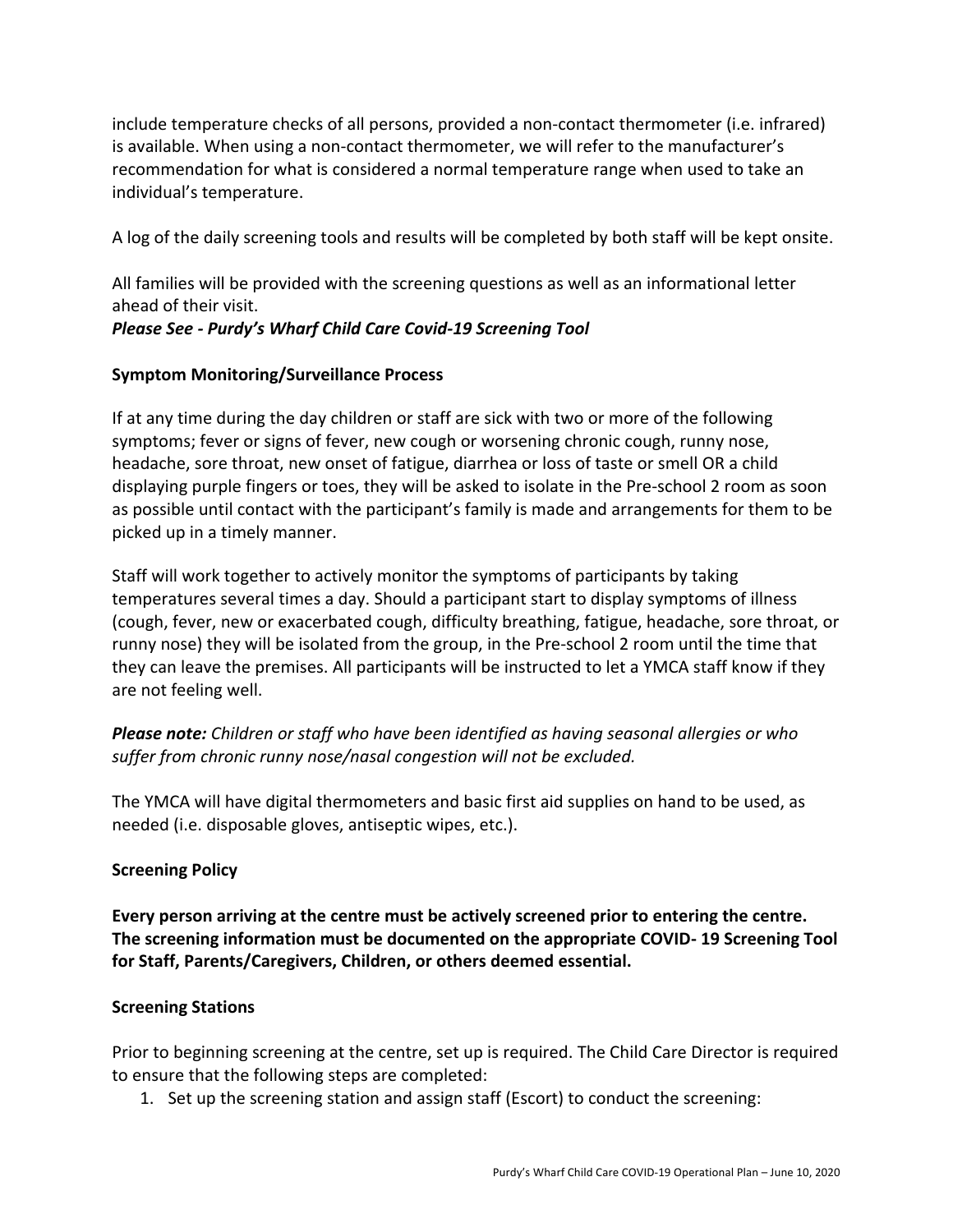- a. Daycare participants will see signage and designated lines to promote social distancing.
- b. Staff conducting the screening must maintain a minimum 2-metre distance from the person being screened as much as possible.
- c. Staff must be trained on conducting the screening using the COVID-19 Screening Tool for Staff, Parents/Caregivers, Children or others deemed essential.
- 2. Parents/Caregivers screening questions/process will be emailed to each family prior to the first day of opening.
- 3. Temperature must be taken for every person screened. Staff must have an infrared Thermometer on hand.
- 4. Once a child has passed the active screening, s/he must complete hand hygiene by washing their hands at their assigned washroom within the facility. Handwashing will be monitored by YMCA Staff.

#### **Screening of Purdy's Wharf Child Care Director and Staff**

The following steps shall be taken each day:

- 1. The Director must ensure that all staff are informed of, and sign off on, the screening policy prior to beginning work at the centre. Active screening must be completed for ALL staff at the site.
- 2. The Director will develop the active screening schedule and assign staff to conduct active screening of children for each day.
- 3. The Director or designate will be onsite at the centre at all times.
- 4. The Director or designate will be the first staff to arrive at the centre. The Director or designate will self-screen using the COVID-19 Staff Screening Tool and will answer the screening questions and complete the temperature check, to ensure s/he is well enough to report to work. If unable to report to work, the Director or Designate will ensure a backup staff is called into work. Once the designated Director has completed the selfscreening at home and completed the COVID-19 Staff Screening Tool they are ready to then complete active screening for all staff.
- 5. The Director on duty will ensure that active screening is completed for all staff for every staffing shift. Staff are required to stay home if they are experiencing ANY two symptoms identified on the screening tool and to report their absence to the Director immediately.

Any staff who arrive at the centre and answer YES to ANY of the questions on the screening tool, must be directed not to enter the centre, to return home, and the Director will report their absence to the Manager of Child and Youth Programs immediately. Staff may not return to work until 14 days after their last exposure (i.e. travelling or close contact with a confirmed or probable COVID-19 case), or until 14 days after their initial symptom onset if they have not been tested for COVID-19 (if unknown exposure).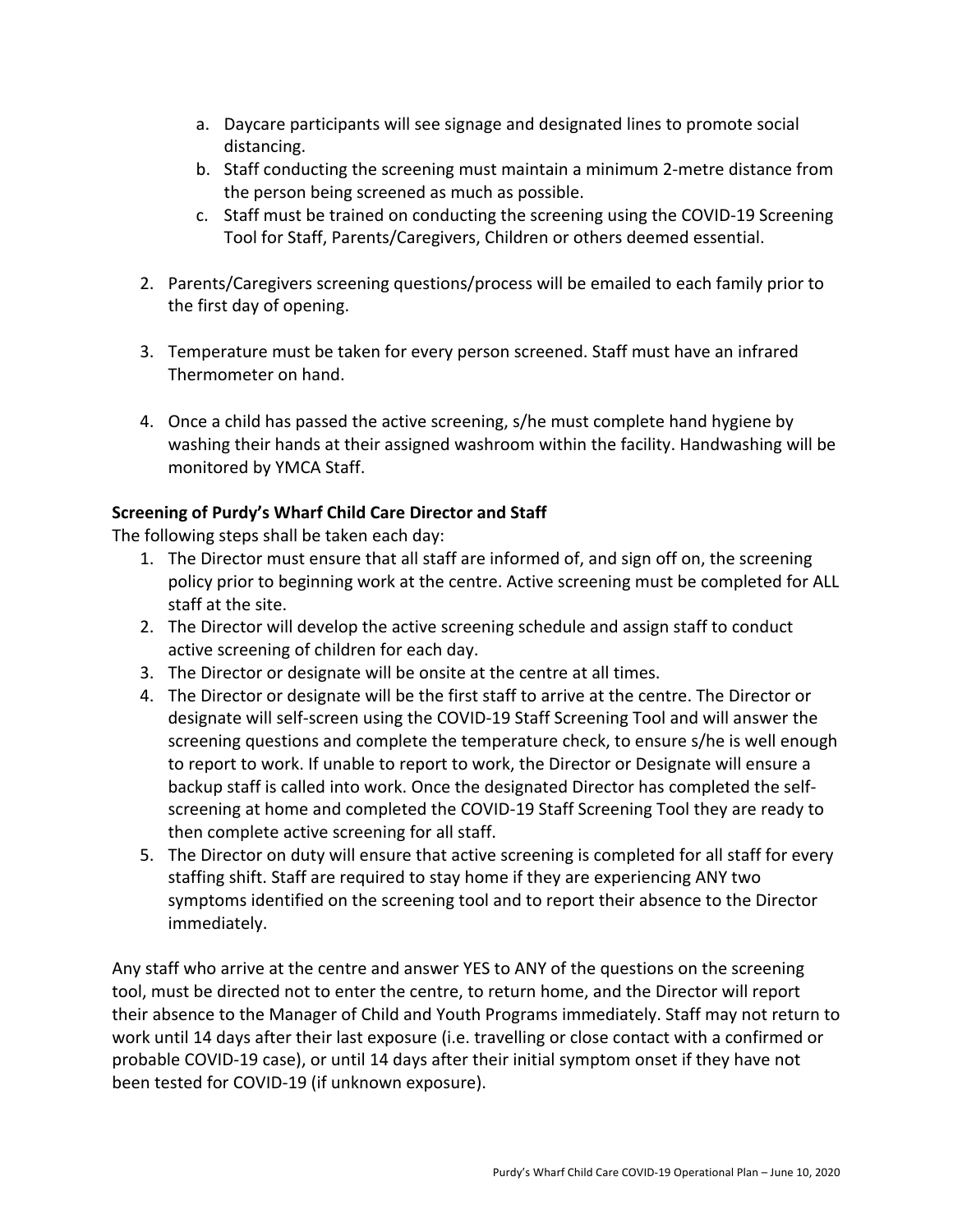Staff should consult with Public Health to confirm whether they meet the COVID-19 criteria for testing and/or self-isolation and should follow all advice accordingly. If the ill staff does meet the criteria, and/or is confirmed to be positive through testing, the Manager of Child and Youth will seek advice from Public Health on what measures should be taken for the children and other staff exposed to the symptomatic staff. Staff, who have a confirmed negative COVID-19 test result, may return to work within 48 hours after no symptoms are observed.

# **Screening of Children**

- The Manager of Child and Youth must inform all parents/guardians of the screening process prior to the family beginning child-care at the site.
- Screening must be completed for ALL children entering the facility upon arrival at the centre. Parents are to drop their children off at the screening station to limit the need for social distancing. Only those entering the facility will require screening.
- Visitors who would be considered as an essential service to the Child Care Centre are permitted to enter the facility during operating hours. This would include EECD staff that are involved with licensing and curriculum training, as well as other professionals that are essential to the facility such as public health inspectors, persons providing autism interventions, etc. Non-essential visitors such as salespersons and entertainers are not permitted to enter the facility during operating hours.
- Staff will administer the COVID-19 Screening Tool for children upon arrival at the centre. The screening process will be as follows:
	- 1. If child(ren) ALL answer NO to ALL screening tool questions staff will ask them to complete the temperature check. If an individual in the family unit answers YES to ANY of the screening tool questions, the child will not be permitted to enter the centre. The parent/guardian will be advised to consult with Public Health.
	- 2. Staff (Escort) who are screening may wear a mask and gloves if they wish. They will maintain a minimum 2-metre (6 feet) distance when possible from those who approach for temperature checks.
	- 3. If our Centre experiences operational challenges or screening delays with the temperature checks, the Director can allow families to bring their own thermometer for testing.
	- 4. Once the parent(s)/caregiver(s) and all children have passed all screening tool requirements, the child(ren) will be escorted into the child-care program by staff.
- Staff must refuse entry to any person who answers YES to ANY of the screening tool questions. This includes not allowing a child into program whose parent(s)/caregiver(s) and/or sibling(s) have answered YES to any of the active screening questions, even if the child has no symptoms. Staff will advise the parent(s)/caregiver(s) to consult with Public Health to confirm whether they and/or their child(ren) meet the COVID-19 criteria for testing and/or self-isolation. The child(ren) may not return to the child-care program until 14 days after their last exposure (i.e. travelling or close and unprotected contact (i.e. no PPE) with a confirmed or probable COVID-19 case), or until 14 days after their initial symptom onset if they have not tested for COVID-19 (if unknown exposure). For example, if a child has a runny nose or sore throat with no travel history or history of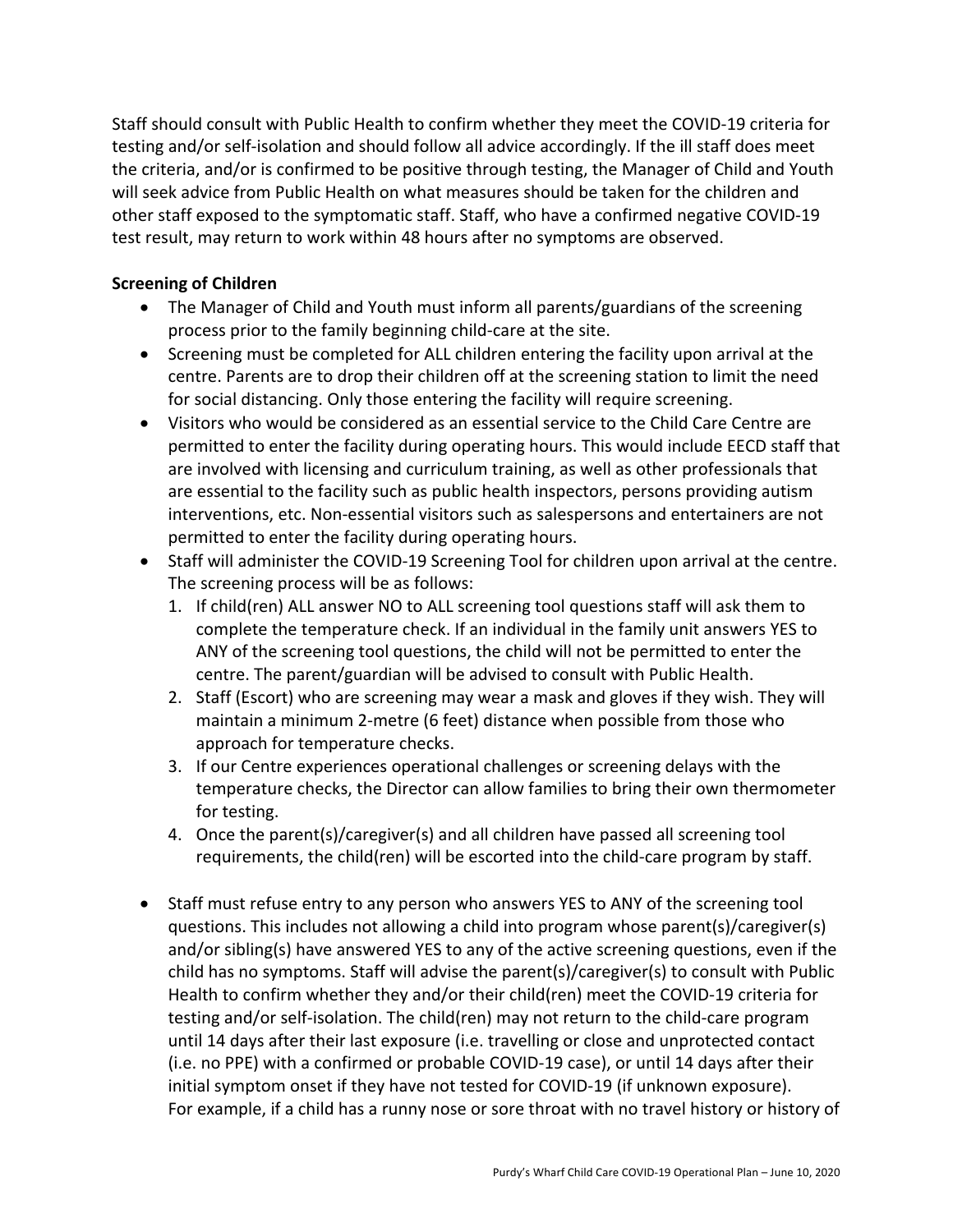close contact with a person with suspected COVID-19, s/he cannot enter the child care centre and cannot return to program until 14 days after their initial symptom onset if they haven't been tested for COVID-19. Parent(s)/caregiver(s) and/or their child(ren) who have a confirmed negative COVID-19 test result, may return to program within 48 hours after no symptoms are observed.

- Where a child or adult is obviously ill with ANY symptoms described on the Covid-19 screening tool, staff will refuse entry into the centre, and encourage the parent(s)/caregiver(s) to contact Public Health for further direction.
- The COVID-19 screening policy and tool will be updated as advised by Public Health.
- Documentation of the information collected during screening must be recorded on the COVID-19 Screening Tool for Staff, Parents/Caregivers, Children or others deemed essential. The Director is responsible for ensuring that this information is recorded as required and managed in accordance with the YMCA of Greater Halifax/Dartmouth's privacy and document management practices.

# **MONITORING**

Staff must ensure that all children in care are monitored for illness including the following symptoms of COVID-19:

- Fever (temperature ≥ 38°C)
- New or worsening cough or shortness of breath
- Runny nose, sore throat or diarrhea

Staff must ensure that hand hygiene is performed before and after each health check with each child. Staff are only required to document the health check or take a temperature if symptoms are noted.

The YMCA Child Care Center has the following practice in place if a child exhibits symptoms, which include:

If ANY ONE of the symptoms related to COVID-19 are present in a child, the child must be immediately excluded from the child-care centre and sent home. If the child has siblings who attend the same child-care centre, all siblings must also be excluded. Staff are required to:

- 1. Isolate the child with symptoms immediately from other children and staff into a designated exclusion room (Pre-school 2 room).
- 2. Move the cohort of children who were in the program room with the symptomatic child to the vacant room/space, immediately clean, and disinfect the impacted room.
- 3. Increase ventilation in the new space if possible (e.g., open windows).
- 4. Keep the child comfortable by providing a separate cot and toys. Clean and disinfect the cot and all toys after the child leaves the centre.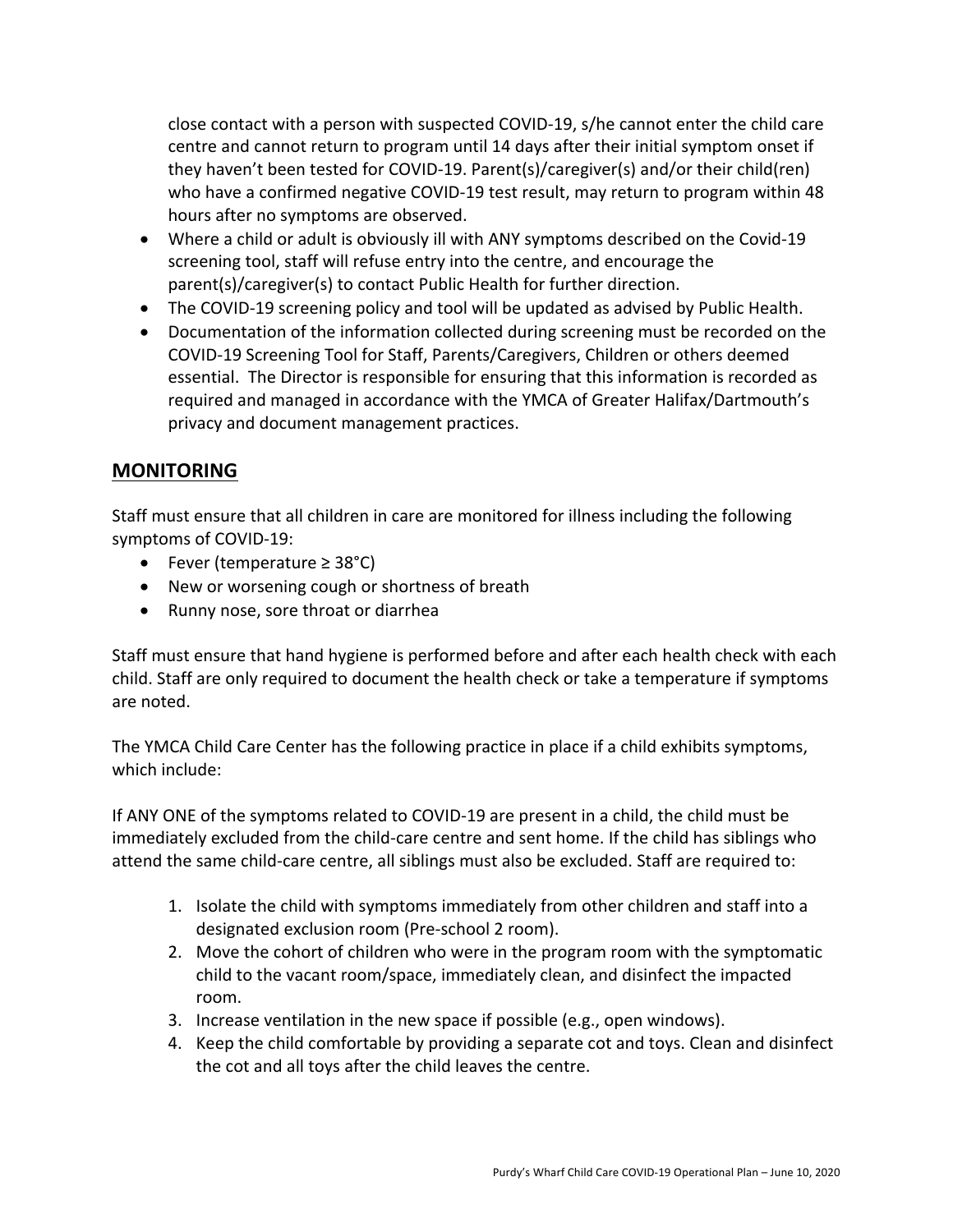- 5. While waiting for the child to be taken home, the child must be supervised by only one staff person until the child leaves.
- 6. Have the child wear a surgical-type facemask to cover the child's nose and mouth (not for children under 2 years of age). The staff caring for the child should also wear a surgical-type facemask. A cloth scarf (e.g. made of cotton) may also be used. In addition, staff should perform hand hygiene and attempt to not touch their face with unwashed hands. Although not required, disposable gloves may be used when there is close contact with the child. Staff must ensure that they wash their hands or use hand sanitizer (if hands not visibly soiled) immediately upon removal of the gloves. The most important measures are proper hand hygiene and maintaining a 2 metre distance as much as possible.
- 7. Staff will notify the parent(s) to arrange for *immediate* pick-up of the child. If a parent cannot be reached, an emergency contact person will be contacted to pick up the child. *Staff will request pick up to occur within 1 hour.*
- 8. Staff will document the symptoms observed, the date and time that symptoms occurred, and the program room the child attended on the Symptoms Monitoring Tracking Form.
- 9. Once the child has been picked up, the Director will ensure that the exclusion room (i.e. room where child was separated to) is thoroughly cleaned and disinfected.

# **See - Symptoms Monitoring Tracking Form**

#### **Isolation Process**

In the instance that a child/ staff becomes ill and may not be able to leave site immediately, the Pre-school 2 room will be provided for them to wait in until arrangements can be made. After their departure, the space will be properly cleaned and disinfected.

#### **Outbreak Management**

In the event that a case of COVID-19 is confirmed to be connected to Purdy's Wharf Childcare Center, Public Health will provide additional guidance including ensuring that appropriate supports are in place to coordinate the response. One (1) confirmed case of COVID-19 in our childcare setting would be considered an outbreak. Public Health actions and directions may include, but are not limited to:

- Contact tracing, which involves identifying contacts of a positive case and contacting those individuals
- Requesting records that identify cohorts/groups of staff and children in the childcare setting for a specified time frame
- Testing of staff and children that may have been exposed to a positive case
- Enhancing environmental cleaning
- Assessing need for facility closure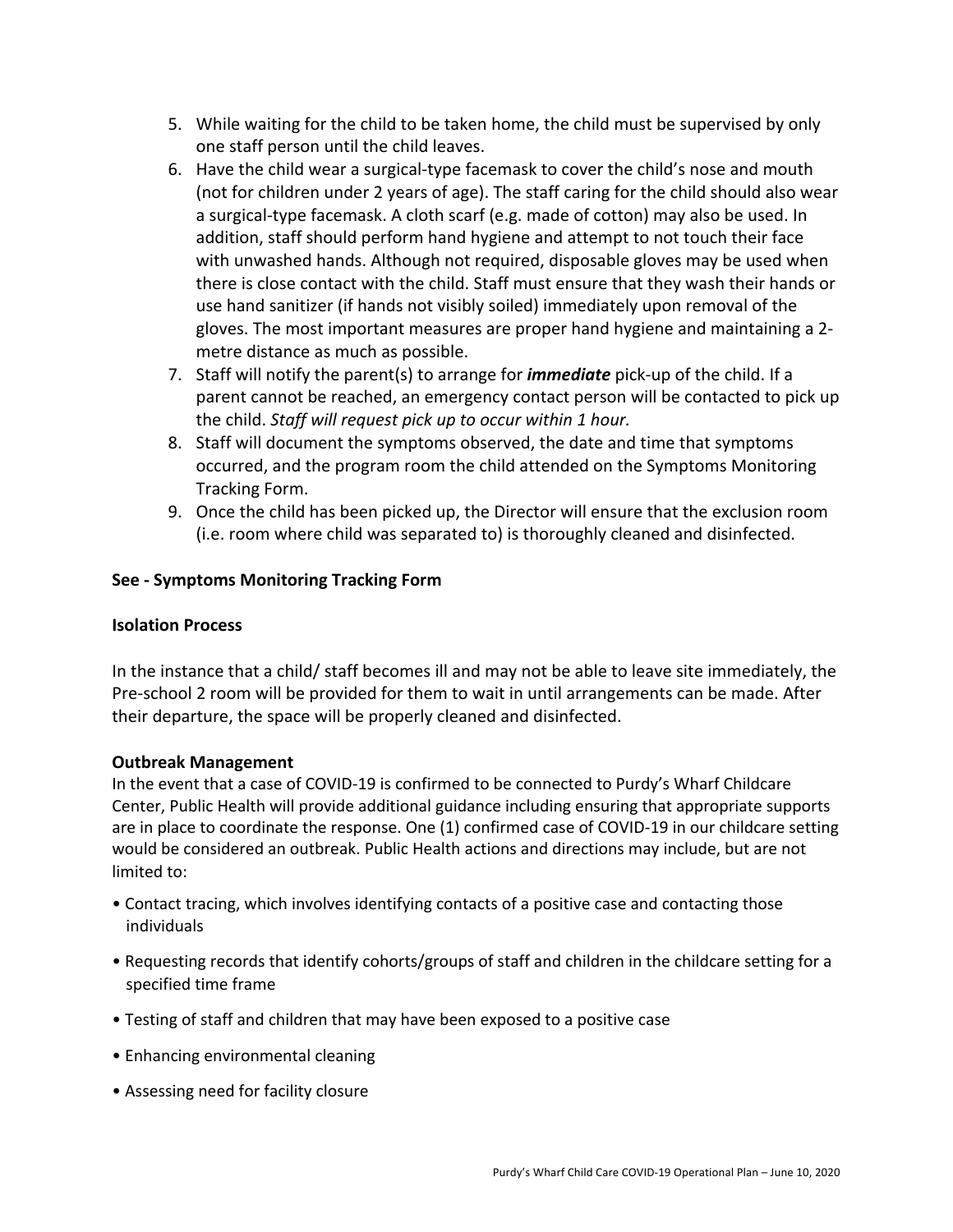Purdy's Wharf Childcare Center is expected to work with Public Health to ensure a prompt response to cases of COVID-19 that may have been exposed in or may have attended our childcare setting.

# **CLEANING AND DISINFECTION PROCEDURES**

#### **Cleaning Schedule**

During this time, the YMCA of Greater Halifax/Dartmouth is keenly aware that the proactive cleaning of shared spaces and common surfaces is absolutely essential for the health & safety of our children, families and staff. As such, we have committed to the following additional cleaning measures, on top of our regular daily cleaning schedules.

- Purdy's Wharf Child Care staff will complete proactive cleaning of shared spaces twice daily across site (see Cleaning Procedure for further detail). Extra cleaning measures will stay in place until further notice and will be completed at times when children are not occupying these spaces (i.e. breakfast and lunch hours, during program time or outdoor play time). Records will be kept to ensure additional cleaning is completed as outlined.
- Records shall be kept of daily sanitization within child-care centres.

#### *Please see – Cleaning Log Sheet* **Cleaning Procedure**

This document is meant to outline steps that will be taken at the YMCA to proactively enact extra cleaning routines during a time of increased risk of disease transmission. These measures are intended to be preventative only and will change in the event of an active COVID-19 outbreak on onsite.

During a time of increased risk of disease transmission, Purdy's Wharf Child Care staff and contracted cleaners will complete twice daily cleaning and disinfection of all spaces such kitchen, classrooms, washrooms and common spaces.

The following will outline steps that are required in each of the different types of spaces across site

#### *1. Washrooms*

- All washrooms will be deep cleaned and disinfected at the end of the day after all children and staff have left the Child Care Centre by contracted cleaners. Record will be kept.
- All washrooms on site will continue to be cleaned twice daily by Purdy's Wharf Child Care Staff. We will track the cleaning on the log sheet.
- All washrooms on site will be disinfected once during the day (after lunch is complete) by Purdy's Wharf Child Care Staff. We will track the disinfection on the log sheet.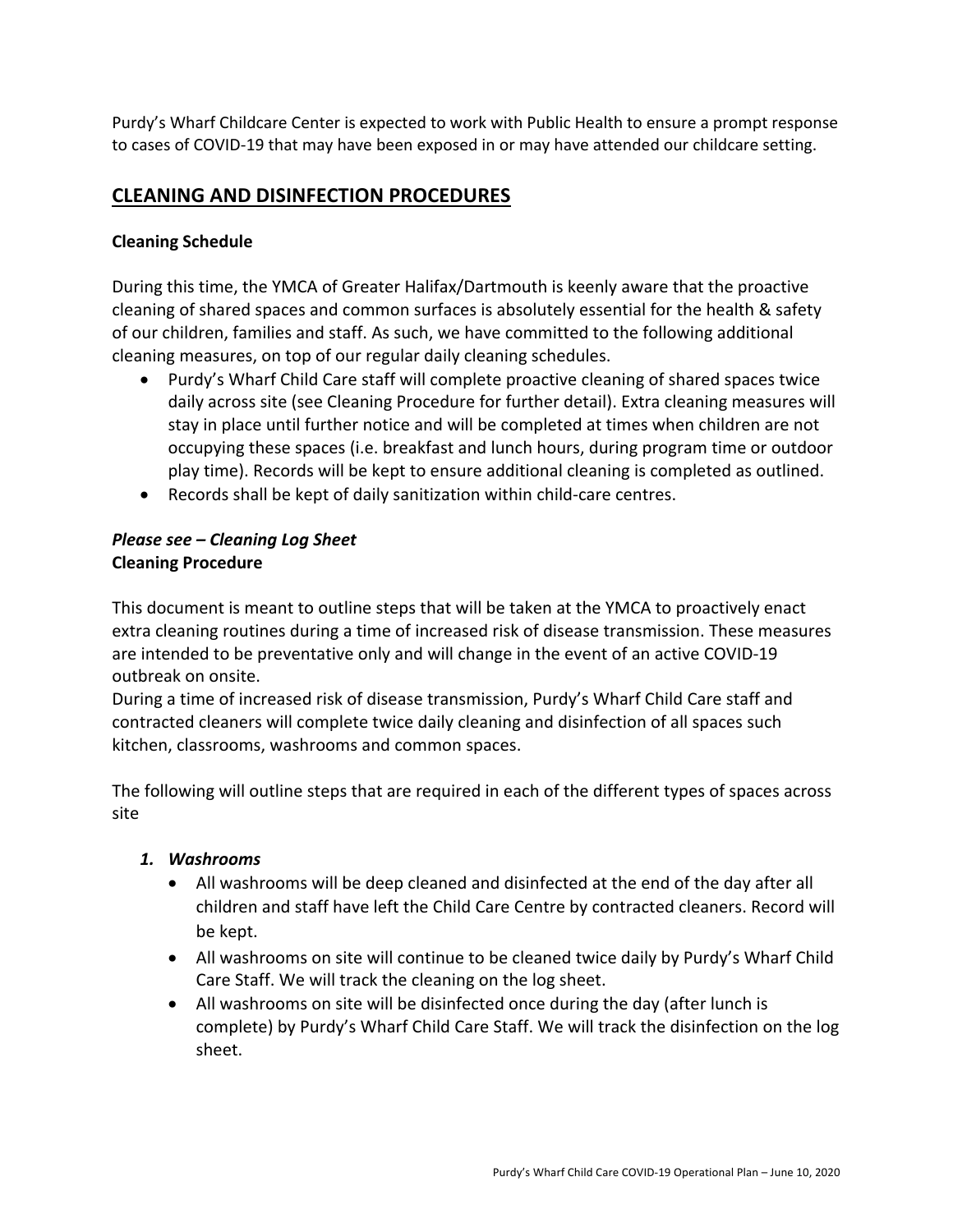# *2. Classrooms*

- A deep clean and the disinfecting of all classrooms will be done in the evening after close by contracted cleaners and tracked on the log sheet.
- All classrooms will be sanitized once daily by YMCA Child Care Staff and tracked on the log sheet.
- Toys will be cleaned by YMCA Child Care staff on a daily basis. This will be logged.
- Items that cannot be easily cleaned (e.g. carpets) will be removed from rooms.
- Spaces not being used will be kept locked at all times.

# **3.** *Common Spaces (hallways, entryways, etc.)*

- All common spaces within the centre will be sanitized daily by Purdy's Wharf Child Care Staff with a focus on high touch areas.
- A deep clean and the disinfecting of all common spaces will be done in the evening after close by contracted cleaners and tracked on the log sheet.

# *4. Kitchen*

• The kitchen will be deep cleaned and disinfected by the Child Care Cook at the end of the day after all meals and snacks have been prepared. Once cleaned the kitchen will be locked and not used until the following morning. Records will be kept.

#### **Sanitization and Disinfecting Procedure**

The Purdy's Wharf Child Care will be using a disinfectant that has been approved for sale in Canada and for use against SARS-CoV-2 (COVID-19). These products will be made available to all staff to complete extra cleaning of spaces, while supplies last. If these products are no longer available for purchase, we will use bleach to disinfect surfaces. Bleach is to be mixed with water, 1 cup of bleach to every 9 cups of water (1:10 ratio), to create a solution suitable for safely disinfecting surfaces. Bleach mixtures will be poured into spray bottles with a suitable workplace WHMIS label. The contact time for bleach to disinfect a surface is 10 minutes.

In order to disinfect properly we will first ensure the surface is clean from any visible dirt or debris (clean with soap and water first, if necessary), then spray the surface with the product. Let the product sit for a least one minute to ensure proper disinfection, then wipe with a disposable towel or leave to air dry.

# **Child Care Centre Sanitization Checklist**

It is the responsibility of individuals completing the "Sanitization Schedule" to be aware of the tasks they are responsible for in each area of site. Staff may only complete the log sheet when they have completed all areas of the checklist. Each room/area will have its own checklist.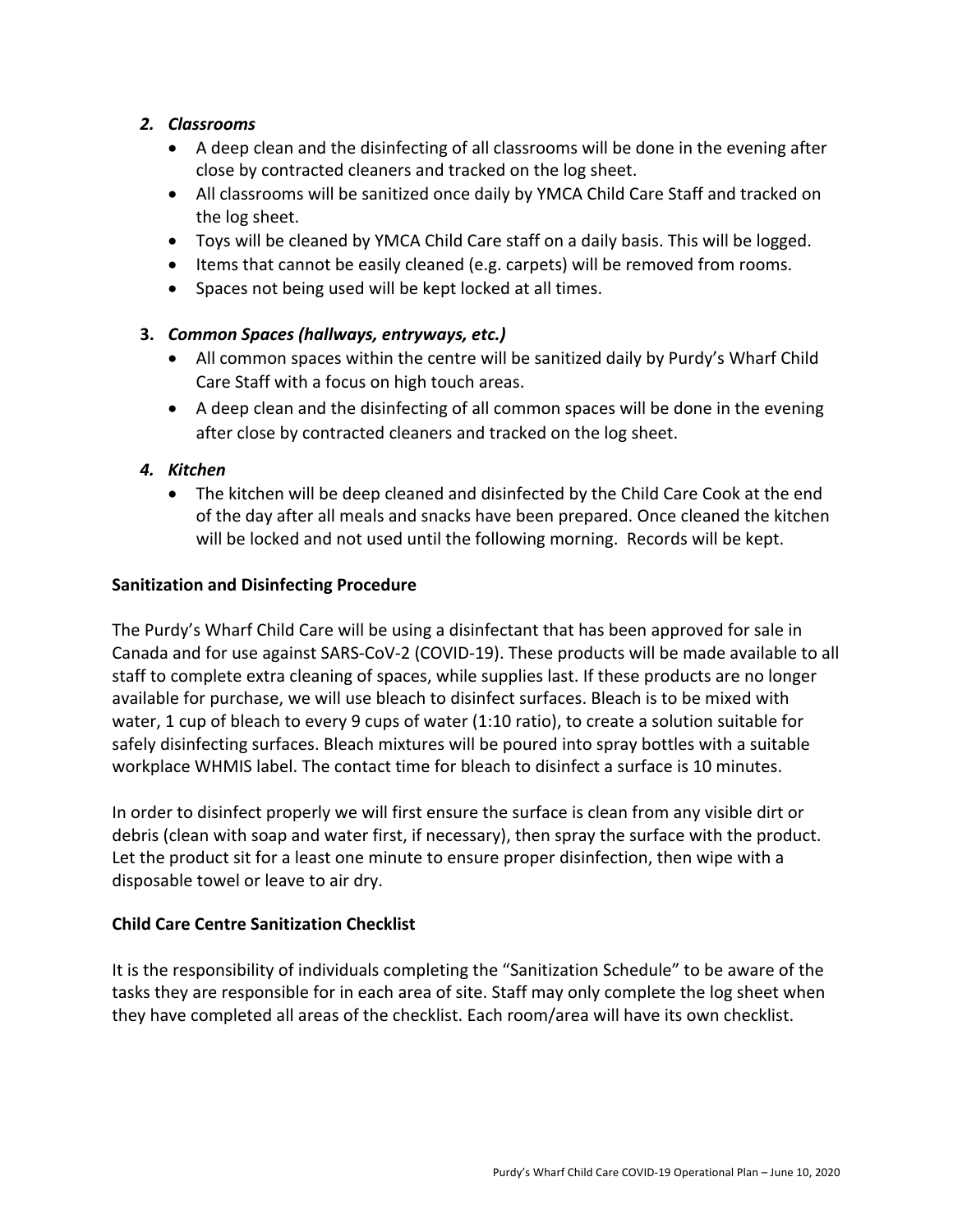# **Cleaning & Disinfecting of Purdy's Wharf Child Care**

| Item                        | <b>Product</b>               | <b>Method</b>                                       | <b>Frequency</b>     |
|-----------------------------|------------------------------|-----------------------------------------------------|----------------------|
| Floors (Contract            | <b>DfE Sabre</b>             | Mop with hot water                                  | Daily                |
| Cleaners)                   |                              | mixed with DfE Sabre                                |                      |
| <b>Hard Surfaces (Child</b> | Oxivir <sup>®</sup> Plus     | Spray and wipe with                                 | After each use       |
| Care Staff)                 |                              | paper towel.                                        |                      |
| <b>Hard Surfaces</b>        | Oxivir <sup>®</sup> Plus     | Spray and wipe.                                     | Daily                |
| (Contract Cleaners)         |                              |                                                     |                      |
| Toys (small)                | <b>Industrial Dishwasher</b> | Wash with hot water                                 | Daily                |
|                             | (Kitchen)                    | and liquid soap. Rinse.                             |                      |
|                             |                              | Air dry.                                            |                      |
| Toys (large)                | Oxivir <sup>®</sup> Plus     | These toys are to be                                | Daily                |
|                             |                              | disinfected with an                                 |                      |
|                             |                              | Oxivir <sup>®</sup> Plus mixture                    |                      |
|                             |                              | which will be                                       |                      |
|                             |                              | dispensed by an                                     |                      |
|                             |                              | electrostatic sprayer.                              |                      |
| Change tables               | Oxivir <sup>®</sup> Plus     | Spray and wipe with                                 | Before & after every |
|                             |                              | paper towel.                                        | use                  |
|                             |                              |                                                     |                      |
|                             |                              | Change Tables will                                  | Daily                |
|                             |                              | also be disinfected                                 |                      |
|                             |                              | Nightly with an<br>Oxivir <sup>®</sup> Plus mixture |                      |
|                             |                              | which will be                                       |                      |
|                             |                              | dispensed by an                                     |                      |
|                             |                              | electrostatic sprayer.                              |                      |
| <b>Bedding</b>              | Laundry soap & hot           | Wash & put in dryer                                 | Weekly or as needed  |
|                             | water in washing             |                                                     |                      |
|                             | machine                      |                                                     |                      |
| Cots and cribs              | Oxivir <sup>®</sup> Plus     | Cots and Cribs are to                               | Weekly or as needed  |
|                             |                              | be sanitized with an                                |                      |
|                             |                              | Oxivir <sup>®</sup> Plus mixture                    |                      |
|                             |                              | which will be                                       |                      |
|                             |                              | dispensed by a                                      |                      |
|                             |                              | electrostatic sprayer                               |                      |
| All Areas                   | Oxivir <sup>®</sup> Plus     | Spray and air dry                                   | Multiple times per   |
|                             |                              |                                                     | day                  |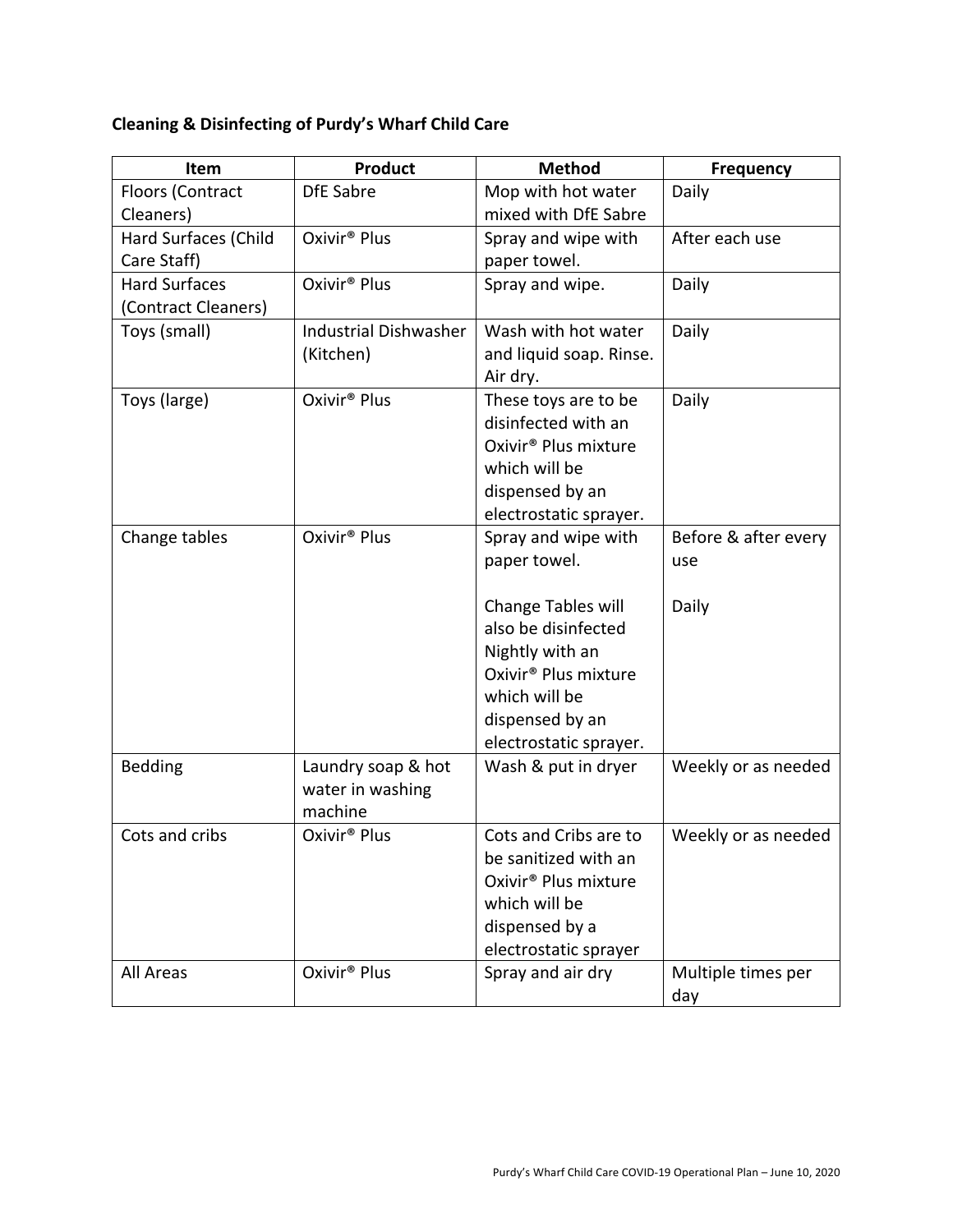# **PHYSICAL DISTANCING**

All child care staff will strictly maintain routine infection prevention and control practices (refer to the "Nova Scotia Guidelines for Communicable Disease Prevention and Control for Child Care Settings"), as well as adhere to additional sanitary precautions and physical distancing measures in all aspects of care to prevent the spread of COVID-19 as described in this policy.

#### **Hand Washing**

*Staff* should wash their hands with soap and warm water frequently, and must wash their hands in the following situations:

- When they arrive at the centre and before they go home
- Before handling food, preparing bottles, feeding children
- Before and after eating and drinking
- Before and after touching their own or someone else's face
- After sneezing or coughing into hands
- Before and after giving or applying medication or ointment to a child or self
- Before and after diaper check or changing diapers, assisting a child to use the toilet, and using the toilet
- Before and after contact with bodily fluids (i.e. runny noses, spit, vomit, blood)
- After cleaning and handling garbage
- After coming in from outside

*Children* should wash their hands with soap and warm water frequently, and must wash their hands in the following situations:

- When they arrive at the centre and before they go home
- Before and after eating and drinking
- After a diaper change and using the toilet
- After playing outside
- After handling shared toys/items
- After sneezing or coughing into hands

**Staff** should follow and role model the following steps for proper hand washing:

- 1. Wet hands
- 2. Apply soap
- 3. Lather for at least 20 seconds (or as long as the "Happy Birthday" song). Rub between fingers, back of hands, fingertips, under nails
- 4. Rinse well under running water
- 5. Dry hands well with paper towel or hot air blower
- 6. Turn taps off with paper towel

Staff should increase monitoring of hand washing supplies to ensure all sinks in washrooms, kitchens, and classrooms are well stocked at all times (i.e. soap, paper towels, and waste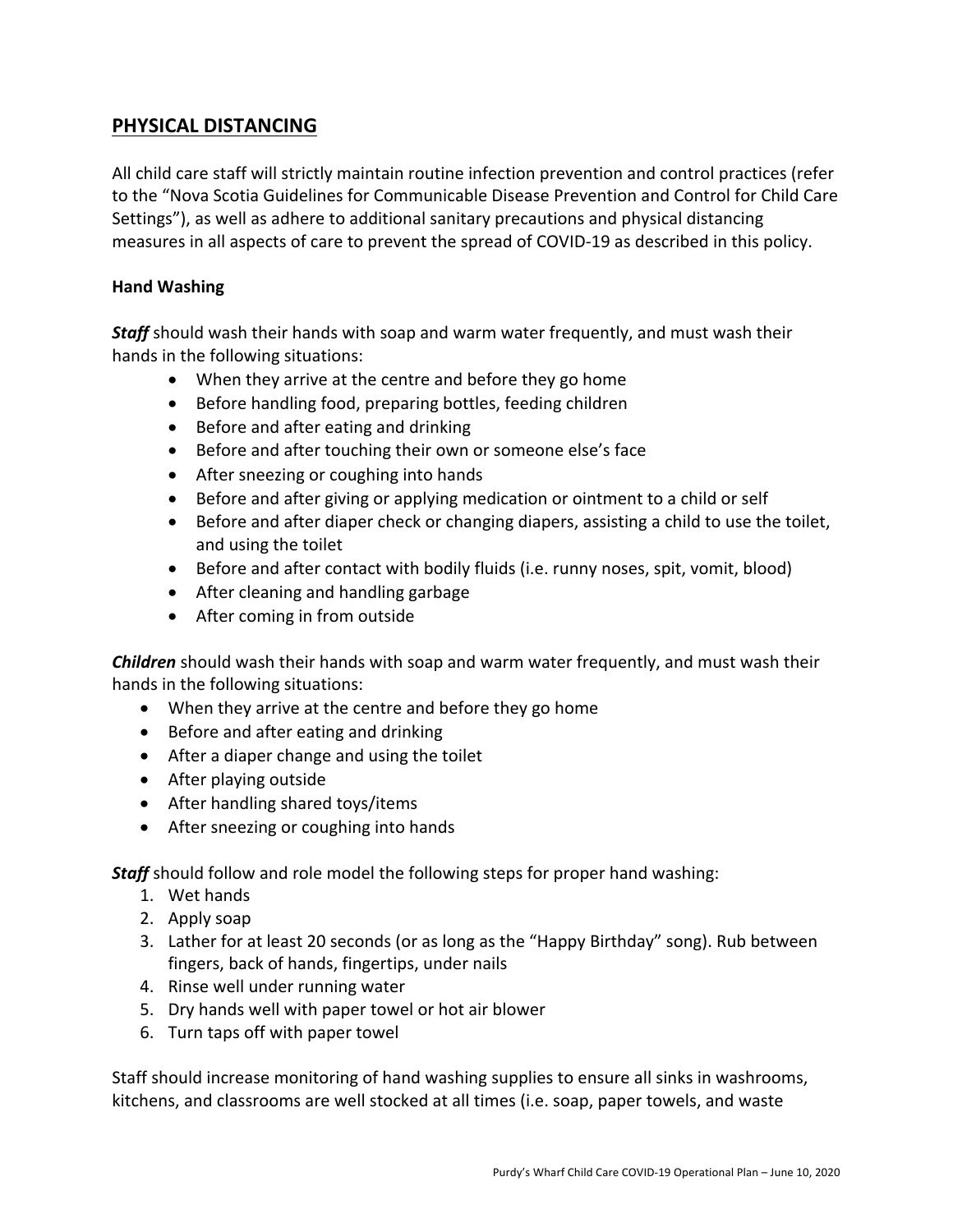receptacles). Ensure hand sanitizer or alcohol-based hand rub (containing at least 60% alcohol) is available at the designated entrance for the centre and throughout the centre. When hands are not visibly soiled, staff should follow these steps for cleaning hands using hand sanitizer:

- 1. Apply hand sanitizer (at least 60% alcohol-based)
- 2. Rub hands together for at least 15 seconds
- 3. Work sanitizer between fingers, back of hands, fingertips, and under nails
- 4. Rub hands until dry

Hand sanitizer must only be used on children who are over the age of two and must always be used under staff supervision. Staff must ensure that the product has completely evaporated from the child's hands before allowing the child to continue their activity.

#### **Masks & Disposable Gloves**

Wearing masks or gloves at all times is not recommended for either the children or staff in the centre. Both masks and gloves represent false security, particularly if they are not used properly. Individuals may contaminate themselves when putting masks on and taking them off if not handled correctly.

Gloves must be worn as per routine practice such as when cleaning up vomit and diarrhea and disinfecting surfaces and must be disposed after use. Disposable gloves do not replace hand washing. Child-care staff must wash their hands before gloves are put on and immediately when gloves are removed.

Masks should only be used in accordance with the Outbreak Management for COVID-Related Symptoms Policy.

# **Outdoor Play**

The Purdy's Wharf Child Care will adhere to the following guidelines:

- For multiple groups of 15 or less, play times will need to be staggered to meet the physical distancing requirement of 2 metres between each group.
- Each group will have a designated outdoor play area, which will allow for distancing of the required 2 metres.
- During play time, staff must be vigilant in reminding children to not touch their face.
- After each playtime, staff must be ensure children wash their hands.
- During the COVID-19 pandemic, sandboxes are prohibited.
- Until a directive is given to open municipal and school playground equipment (play sets), facilities are not permitted to use play sets (slides, swings, monkey bars, etc.) within their own outdoor play area. Once play sets are permitted, staff must ensure children are following good personal hygiene while on the equipment and that children wash their hands after playing on the equipment. Staff will sanitize the equipment after each group uses it.